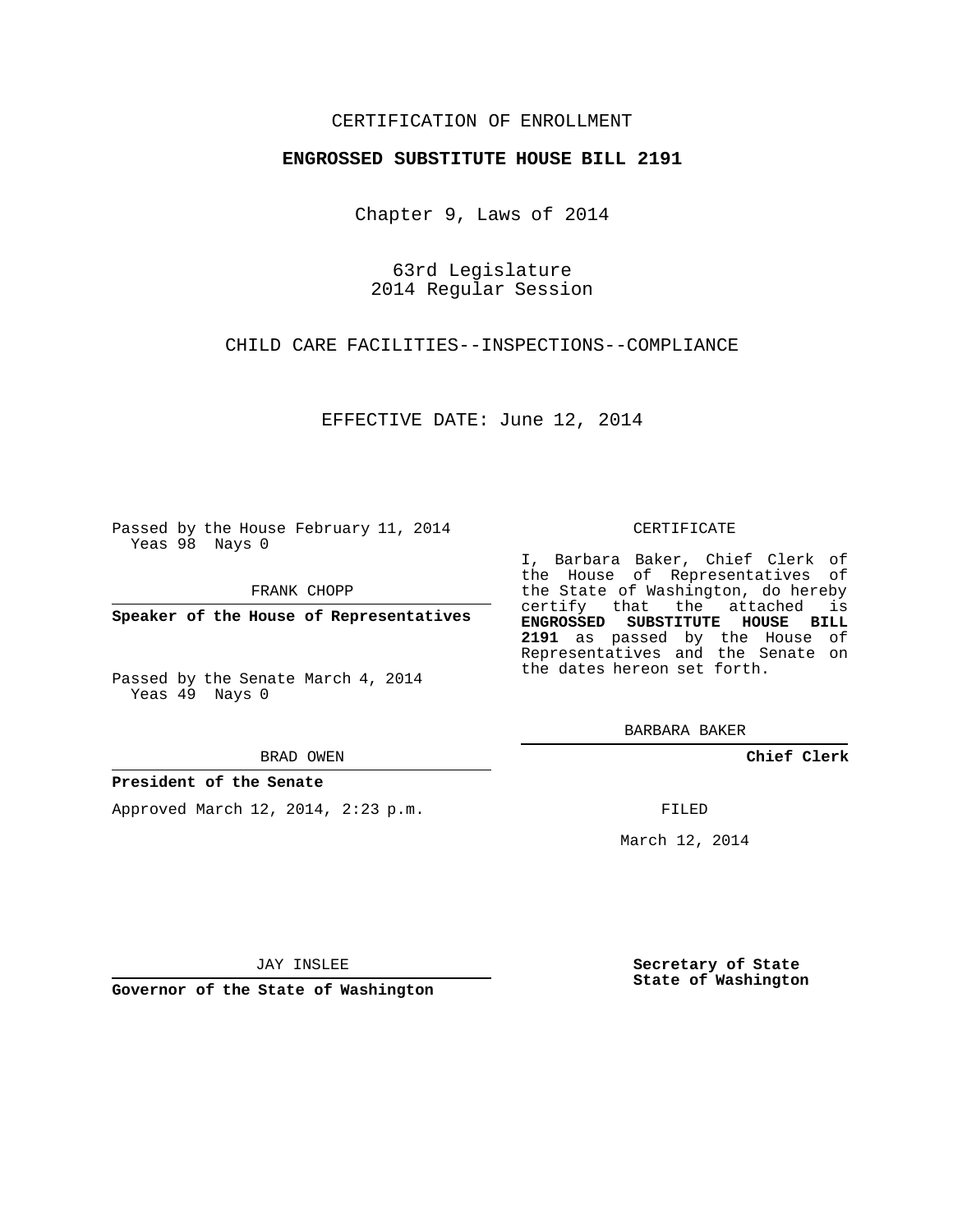# **ENGROSSED SUBSTITUTE HOUSE BILL 2191** \_\_\_\_\_\_\_\_\_\_\_\_\_\_\_\_\_\_\_\_\_\_\_\_\_\_\_\_\_\_\_\_\_\_\_\_\_\_\_\_\_\_\_\_\_

\_\_\_\_\_\_\_\_\_\_\_\_\_\_\_\_\_\_\_\_\_\_\_\_\_\_\_\_\_\_\_\_\_\_\_\_\_\_\_\_\_\_\_\_\_

Passed Legislature - 2014 Regular Session

# **State of Washington 63rd Legislature 2014 Regular Session**

**By** House Early Learning & Human Services (originally sponsored by Representatives Scott, Shea, Taylor, Short, and Overstreet)

READ FIRST TIME 02/03/14.

 AN ACT Relating to compliance with inspections of child care facilities; and adding a new section to chapter 43.215 RCW.

BE IT ENACTED BY THE LEGISLATURE OF THE STATE OF WASHINGTON:

 NEW SECTION. **Sec. 1.** A new section is added to chapter 43.215 RCW to read as follows:

 (1) Before requiring any alterations to a child care facility due to inconsistencies with requirements in chapter 19.27 RCW, the department shall:

(a) Consult with the city or county enforcement official; and

 (b) Receive written verification from the city or county enforcement official that the alteration is required.

 (2) The department's consultation with the city or county enforcement official is limited to licensed child care space.

 (3) Unless there is imminent danger to children or staff, the department may not modify, suspend, or revoke a child care license or business activities while the department is waiting to:

 (a) Consult with the city or county enforcement official under subsection (1)(a) of this section; or